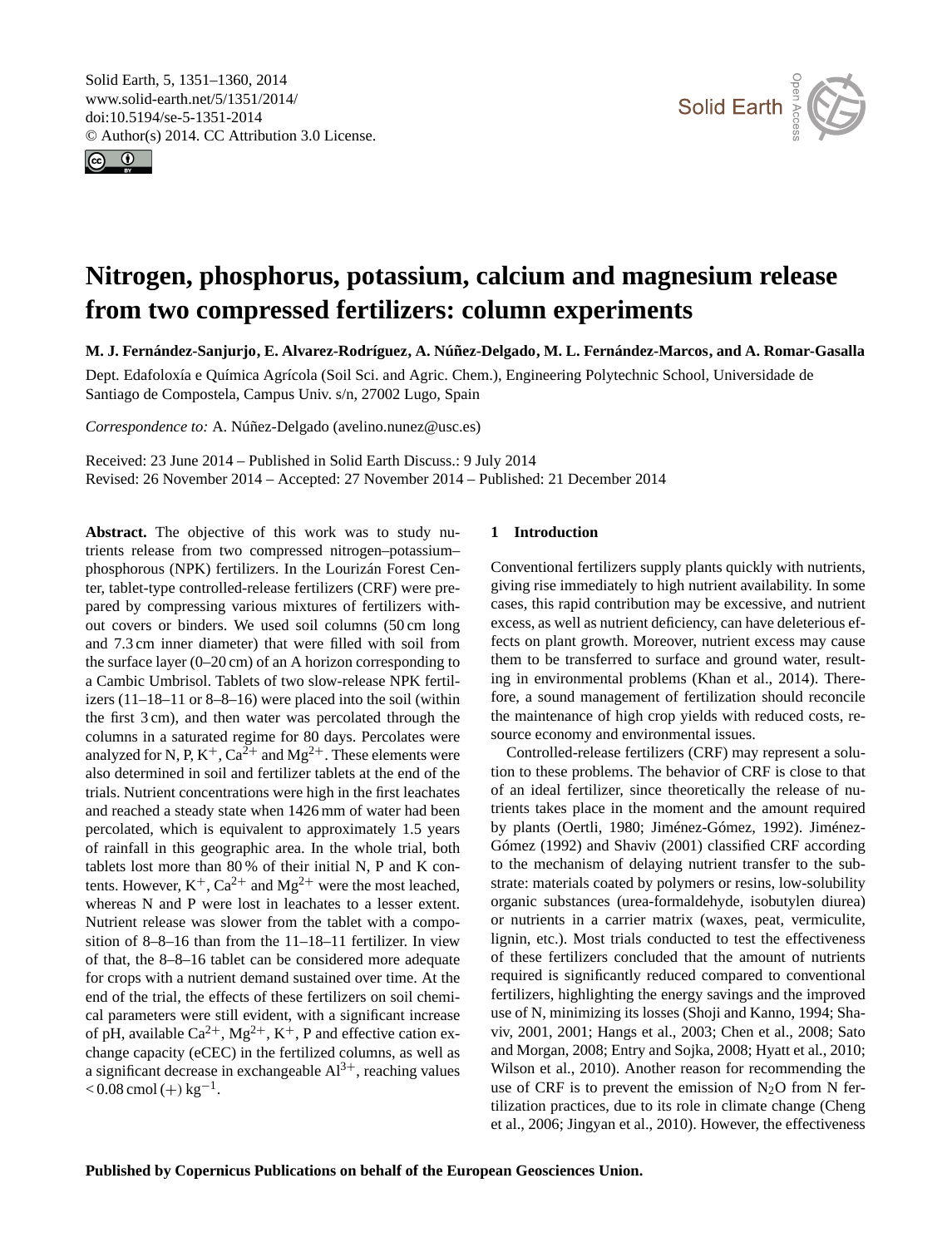|  | pH C N-NO <sub>3</sub> N-NH <sub>4</sub> <sup>+</sup> P K Ca Mg Al eCEC                                                                            |  |  |  |
|--|----------------------------------------------------------------------------------------------------------------------------------------------------|--|--|--|
|  | 4.13 19.20 45.51 187.11 8.96 0.24 0.11 0.13 0.92 1.40<br>$(0.04)$ $(2.30)$ $(1.60)$ $(7.90)$ $(0.80)$ $(0.06)$ $(0.04)$ $(0.03)$ $(0.13)$ $(0.11)$ |  |  |  |

**Table 1.** Chemical characteristics of the soil used in this study (average of three replicates, with standard deviation in parentheses).

C: total C (g kg<sup>-1</sup>); N-NO<sub>3</sub> and N-NH<sub>4</sub><sup>+</sup> (mg kg<sup>-1</sup>); P: available P (mg kg<sup>-1</sup>); K, Ca, Mg, Al: exchangeable cations  $(\text{cmol } (+) \text{ kg}^{-1})$ ; eCEC: effective cation exchange capacity  $(\text{cmol } (+) \text{ kg}^{-1})$ .

**Table 2.** Initial tablet weights (g) and N, P, K, Mg and Ca amounts (g) applied to each column with the treatments (average of three replicates, with standard deviation in parentheses).

| Treatment      | Initial<br>weight | N      | P      | K      | Mg     | Сa     |
|----------------|-------------------|--------|--------|--------|--------|--------|
| $11 - 18 - 11$ | 30.83             | 5.29   | 2.68   | 2.50   | 0.29   | 1.79   |
|                | (0.18)            | (0.20) | (0.15) | (0.12) | (0.01) | (0.27) |
| $8 - 8 - 16$   | 38.03             | 5.04   | 1.74   | 4.49   | 2.89   | 1.27   |
|                | (0.27)            | (0.40) | (0.06) | (0.04) | (0.09) | (0.09) |

of this type of fertilizer has not been extensively tested under a range of environmental conditions that may occur due to climatic variation and soil water content.

In Galicia (NW Spain), some studies were conducted in forest plots using tablet-type controlled-release fertilizers, produced in the Lourizán Forest Center (Pontevedra) by compressing various mixtures of fertilizers without covers or binders. They were nitrogen–potassium–phosphorous (NPK) fertilizers (11–18–11 and 8–8–16) formulated to promote growth of forest trees. The results indicated that, compared to conventional fertilizers, these CRF increased the height, diameter and survival rate of *Eucaliptus globulus* and *Pinus pinaster*, whereas no significant differences were observed in *P. radiata* (Bará and Morales, 1977). However, these studies are limited and focused on the effects on forest production, thus needing further research to test the behavior of such CRF and to investigate the dynamics of each nutrient release.

The objectives of this work are (1) to study the dynamics of nutrient release by two different controlled-release fertilizers prepared by compression, without covers or binders, assessing the rate of release of the tablets and the losses suffered by leaching, and (2) to study the impact on the chemical characteristics of an acid forest soil and the drainage waters generated. For that purpose a laboratory experiment was conducted under controlled conditions using soil columns.

# **2 Materials and methods**

# **2.1 Soil used**

The experiment was conducted on an acid sandy loam soil developed over granite, collected in an abandoned field with typical vegetation of scrub (*Ulex* spp., *Erica* spp., *Cytisus* spp.). This soil has low pH (4.13), available  $P(8.9 \text{ mg kg}^{-1})$  and effective cation exchange capacity (eCEC)  $(1.4 \text{ cmol} (+) \text{ kg}^{-1})$ , and is classified as Cambic Umbrisol (humic) (IUSS-WRB, 2007). Table 1 shows its main chemical characteristics. The surface soil layer (0– 20 cm) was collected after removing the vegetation and the litter. The soil was oven-dried at  $40\degree$ C and sieved through a 5 mm mesh prior to introduction in laboratory columns (50 cm long and 7.3 cm inner diameter).

# **2.2 Fertilizer tablets**

One NPK compressed tablet, having an 11–18–11 or 8–8–16 composition (which are appropriate formulations for forest fertilization), was placed in each soil column. Calcium phosphate, potassium sulfate, N as amide, and urea-formaldehyde and magnesite (magnesium carbonate) were used in the manufacture of the tablets. The size of these tablets was 3.3 mm in diameter and 33.0 mm in thickness. Table 2 shows the weight and nutrient contents of the fertilizer tablets.

## **2.3 Laboratory columns**

The experimental design consisted of three replicates per treatment, including controls. The experimental device was described by Núñez-Delgado et al. (1997) and has been used in previous studies (Núñez-Delgado et al., 2002; Pousada-Ferradás et al., 2012). A soil sample (900 g) was introduced in each column, tapping the column to facilitate the settlement of the particles and to achieve a bulk density similar to that of natural soil. Finally, the effective soil depth was 20 cm, and bulk density was 1.075 g cm<sup>-3</sup>. The experiment was conducted under saturation conditions, in order to avoid variability in moisture content and at the same time ensuring water-saturation conditions, and thus ruling out the influence of redox processes. This procedure was carried out in previous soil column studies (Núñez-Delgado et al., 1997, 2002; Pousada-Ferradás et al., 2012), always bearing in mind that the results of this kind of experiment cannot be extrapolated to aerated conditions.

After filling the columns, the soils were saturated with distilled water from the bottom by capillarity, to facilitate the removal of pore air and to guarantee wetting. When the wetting was completed, the soils were weighed to determine the water content at saturation. Then, distilled water started to flow continuously through the columns from the top, by gravity,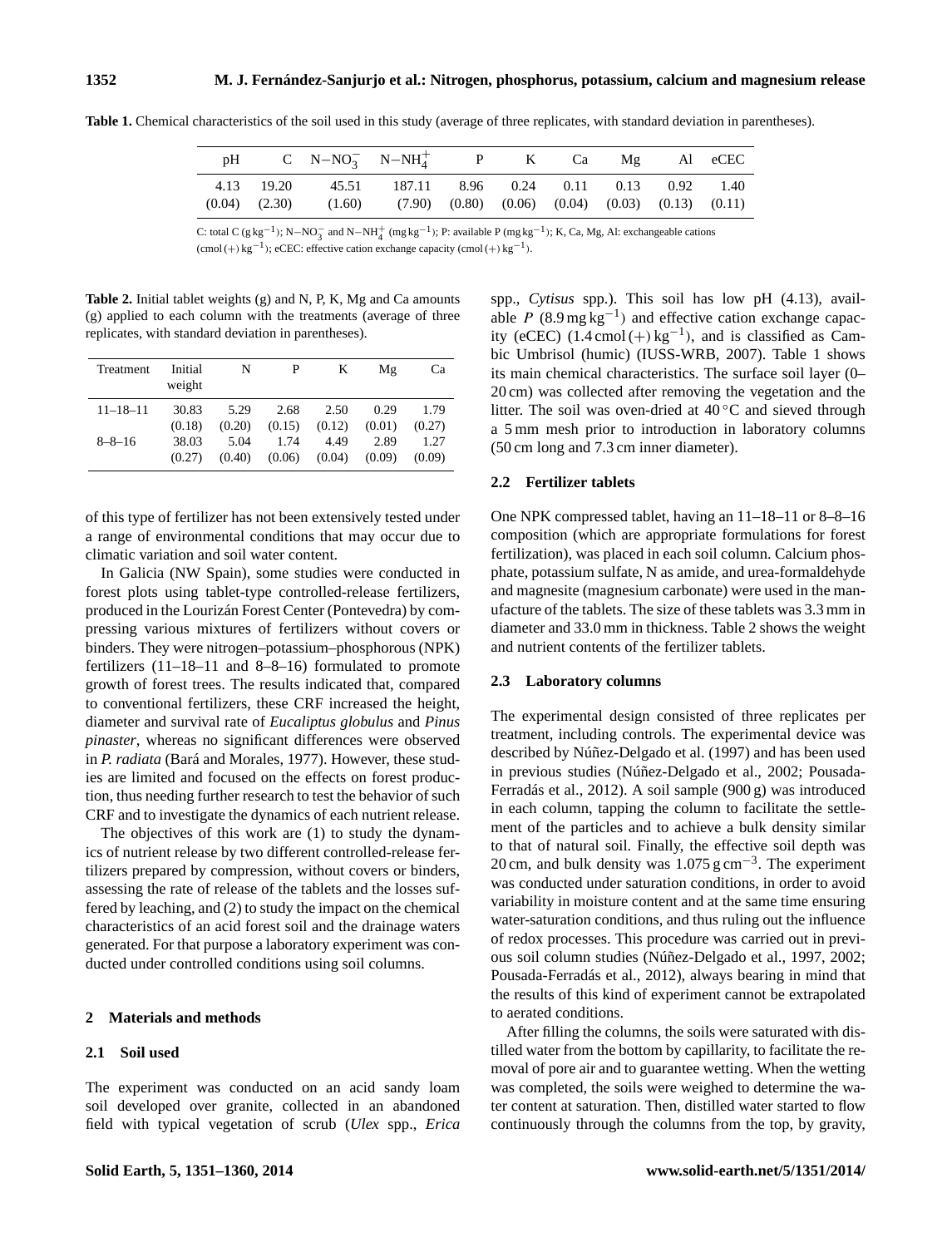

columns as a function of the volume of percolated water (average cates). **Figure 1.** Acidity (pH) of leachates from fertilized and control of three replicates).

using the constant level device and the complementary apparatus described in Núñez-Delgado et al. (1997). The flow rate and the pH and electrical conductivity (EC) of the leachates were measured in each sample for 18 days. By this time, the EC was stabilized at around  $9 \mu S \text{ cm}^{-1}$ , and one fertilizer tablet was placed in each column (except for controls) and introduced in the upper part of the soil (within the first 3 cm). The water flow was resumed and, on average, six leachate samples were collected daily from each column for 15 days, preserving it at  $4^{\circ}$ C. We selected six samples/day based in previous trials, in view of the variability of some parameters that were evaluated and in the final volume reached. Each of the six samples were equivalent to 0.117 L in volume. The pH and EC were measured in freshly collected samples; when values for these parameters were very similar in successive samples, the sampling frequency was reduced to once a day. At the end of the columns experiment, the flow of distilled water was stopped, the samples corresponding to each day were mixed and homogenized and an aliquot was reserved for analysis. The whole period of water flow was 80 days and the total water flow was 56.15 L. At the end of the experiment, the remainder of each tablet was collected and analyzed.

# **2.4 Chemical analysis**

The following determinations were performed in leachates: pH and EC (potentiometric methods), concentrations of  $NH_4^+$  and  $NO_3^-$  (by steam distillation, after adding MgO and Devarda's alloy) (Bremmer, 1965), P (by visible spectrophotometry; Olsen and Sommers, 1982),  $Ca^{2+}$ ,  $Mg^{2+}$ and  $K^+$  (by atomic absorption or emission spectrometry, PerkinElmer AAnalyst 200).

Soil samples before and at the end of the experiment



function of the volume of percolated water (average of three repli- $\frac{1}{2}$  percolated water (average of three replications). **Figure 2.** EC of leachates from fertilized and control columns as a cates).

ter (soil : water ratio 1 : 10), total carbon and nitrogen (using a LECO 2000 auto analyzer), exchangeable  $Ca^{2+}$ ,  $Mg^{2+}$ ,  $Na^+$ ,  $K^+$ ,  $Al^{3+}$  (extracted by 1M NH<sub>4</sub>Cl – Peech et al., 1947 – and measured by a PerkinElmer AAnalyst 200 atomic absorption spectrometer) and available phosphorus (Olsen and Sommers, 1982). The effective cation exchange capacity was calculated as the sum of  $Ca^{2+}$ ,  $Mg^{2+}$ ,  $Na^+$ ,  $K^+$  and  $Al^{3+}$ , extracted by 1 M NH<sub>4</sub>Cl. NO<sub>3</sub> and NH<sup>+</sup><sub>4</sub> were extracted by 2 M KCl (Keeney and Nelson, 1982) and determined by steam distillation (Bremmer, 1965).

## **2.5 Statistical analysis**

Data were statistically treated by means of SPSS 19.0 for Windows (IBM Corp. Armonk, NY, 2010). Analysis of variance was performed, determining the least significant differences, and using Kolmogorov–Smirnov to tests for normality.

# **3 Results and discussion**

#### **3.1 Chemical characteristics of leachates**

# **3.1.1 pH**

8-8-16 exceeded that of the control when 4.67 L of perco-The following determinations were performed in leachates:<br>
pH and EC (potentiometric methods), concentrations of first 5.97 L, leachates from fertilized columns experienced a<br>
NH<sup>+</sup><sub>4</sub> and NO<sub>3</sub> (by steam distillation, af At the beginning of the experiment, all leachates from fertilized columns had pH values significantly lower than the controls  $(p < 0.001)$  (Fig. 1). After the percolation of the first 5.97 L, leachates from fertilized columns experienced a rapid pH increase. The pH value of leachates from treatment lated water (equivalent to 1116 L m<sup>-2</sup>) had been collected. In this treatment (8–8–16), pH values ranged between 3.90 and 6.60. On the contrary, leachates from treatment 11–18–11 had pH levels significantly lower than that of the controls until the last sampling date, when both pH values were similar.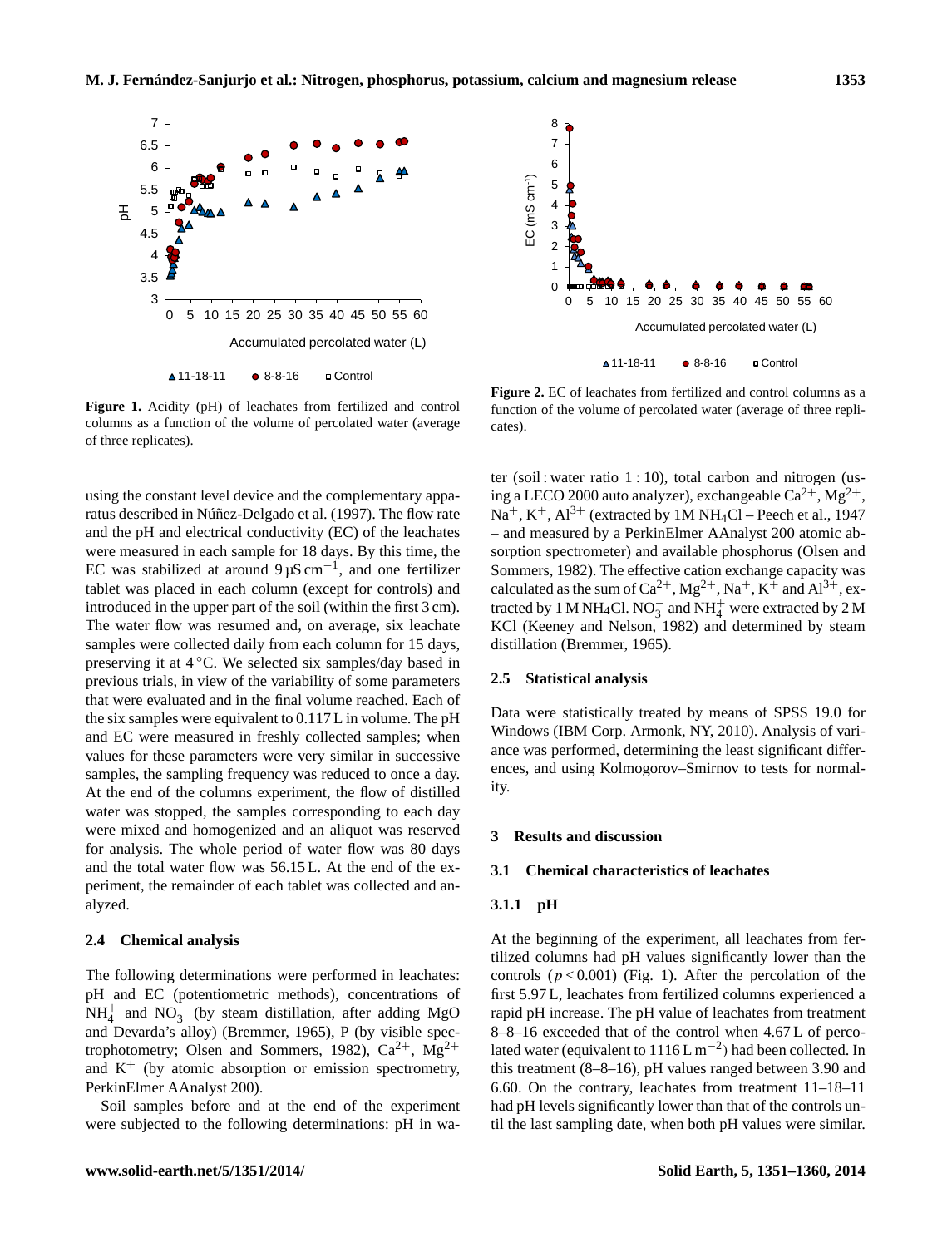The initial acidity of leachates from fertilized columns can be attributed to the displacement of acidic exchange cations from soil by cations released by fertilizers (Núñez-Delgado et al., 1997, 2002).

# **3.1.2 Electrical conductivity**

Figure 2 shows the time-course evolution of EC in the leachates. Regarding the 8–8–16 treatment, EC reached a value near  $8 \text{ mS cm}^{-1}$  after percolating 0.24 L, then rapidly decreasing, reaching values  $\lt 4 \text{ mS cm}^{-1}$  (threshold for saline soils) when 0.48 L were percolated and finally dropped to 0.034 mS cm<sup>-1</sup> at the end of the experiment. With regard to the 11–18–11 treatment, EC values were below 4 mS cm−<sup>1</sup> from 0.24 L percolation, then progressively decreasing to 0.042, at the end. Control columns showed an initial EC value of 0.021, being  $0.003 \text{ mS cm}^{-1}$  at the end of the experiment.

#### **3.1.3 Ammonium, Nitrate and Phosphorus**

High amounts of ammonium were leached from fertilized columns in the first 5 days of water flow, after the percolation of 5.97 L (Fig. 3), representing around 70 % of the total ammonium leachate at the end of the experiment in both tablets. Although most  $NH<sub>4</sub><sup>+</sup>$  was leached during the first days, this loss corresponded to a high volume of percolated water, concretely the amount of water collected during the first 5 days of flow (5.97 L) is equivalent to 1.5 years of rainfall in the area (1426 L m<sup>-2</sup>). It must be kept in mind that percolation takes place in a saturation regime, so that the prevalence of this reduced form of nitrogen is favored. Another factor that may influence the forms of N that are leached is the type of surface charge of soil colloids. Xiong et al. (2010), in an experiment with soil columns, found greater leaching of  $NH_4^+$ than of  $NO_3^-$  in soils with variable charge, contrary to the results obtained in soils with permanent charge. The soils in our study have mineral composition similar to that of Xiong et al. (2010) (hydroxy-Al interlayered vermiculites, kaolinites; data not shown) and high organic matter content, therefore with variable charge also prevailing. These results can be due to the presence of positive surface charge on some variable-charge compounds when pH value is acid or subacid, then making it difficult for the cations to be adsorbed into the soil, whereas dominate negative charges in soils having a permanent charge are an advantage to cations being retained. Other studies with fertilized soil columns (Núñez-Delgado et al., 2002) also indicate high leaching of  $NH_4^+$ . After this initial period, ammonium concentrations were similar in leachates from fertilized and unfertilized columns. The accumulated ammonium loss showed similar trends in both fertilized treatments, but surprisingly it was higher in treatment 8–8–16 than in 11–18–11 (Fig. 3). accumulated ammonium loss showed similar trends in both<br>fertilized treatments, but surprisingly it was higher in treat-<br>fertilized treatments, but surprisingly it was higher in treat-<br>ment 8–8–16 than in 11–18–11 (Fig. 3)

The nitrate concentration in leachates from fertilized



**Figure 3.** Ammonium concentrations in leachates **(a)** and accumulated NH<sup>+</sup><sub>4</sub> losses (**b**) from fertilized and control columns along the experiment (average of three replicates).

creased sharply in the second day (2.27 L) (Fig. 4). From the fifth day (5.97 L flow), nitrate concentrations were very similar in leachates from fertilized and control columns. Accumulated nitrate losses were also not significantly different between fertilized and control columns, suggesting that leached nitrate comes largely from the soil rather than from fertilizer tablets, probably because the nitrogen is supplied as amides and urea, and the medium is inadequate for the formation of nitrates. The loss of nitrogen as nitrate is slightly lower than the loss of ammonium nitrogen in the fertilized columns, which is not surprising taking into account the reducing conditions during the experiment. Alva (2006) reported considerably lower NH<sup>+</sup> than NO<sub>3</sub> leaching from leaching columns fertilized with urea or manure in sandy soils, but under non-reducing conditions. Other studies using leaching columns also report a high initial leaching of  $NH<sub>4</sub><sup>+</sup>$  and NO<sub>3</sub> and the subsequent decrease of these losses (Sato and Morgan, 2008).

The phosphorus concentration was very low in leachates from control columns (Fig. 5), in accordance with the low concentration of available P in these soils (Table 3),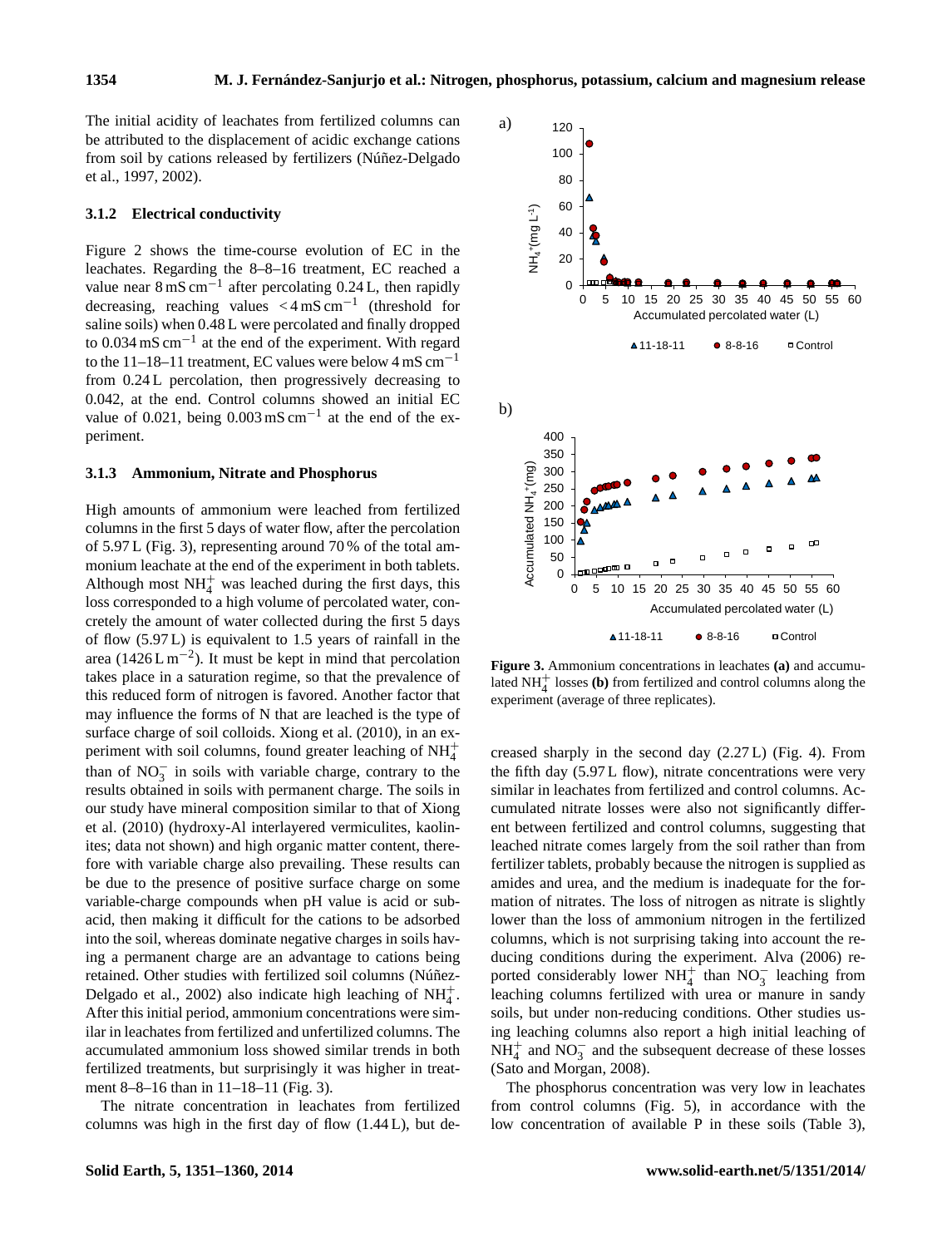**Table 3.** Soil physicochemical properties at the end of the incubation in soils under the different treatments (average of three replicates, with standard deviation in parentheses).

|                             | Control            | $11 - 18 - 11$     | $8 - 8 - 16$       |
|-----------------------------|--------------------|--------------------|--------------------|
| pH                          | 4.92 <sup>a</sup>  | $5.70^{b}$         | 6.19 <sup>b</sup>  |
|                             | (0.08)             | (0.16)             | (0.09)             |
| $C (g kg^{-1})$             | $17.1^{\rm a}$     | $16.6^{\rm a}$     | 16.8 <sup>a</sup>  |
|                             | (1.84)             | (2.34)             | (1.16)             |
| $NH_4^+ (mg \, kg^{-1})$    | 44.0 <sup>a</sup>  | 51.9 <sup>a</sup>  | 58.7 <sup>a</sup>  |
|                             | (3.40)             | (15.1)             | (6.38)             |
| $NO_3^-(mg\,kg^{-1})$       | 174.8 <sup>a</sup> | 170.9 <sup>a</sup> | 194.2 <sup>a</sup> |
|                             | (11.6)             | (21.7)             | (22.1)             |
| Available P (mg $kg^{-1}$ ) | 17.7 <sup>a</sup>  | $113.4^{b}$        | 86.4 <sup>b</sup>  |
|                             | (1.95)             | (8.17)             | (15.5)             |
| Exchangeable $K^+$          | $0.11^{\rm a}$     | 0.31 <sup>ab</sup> | 1.03 <sup>b</sup>  |
| $\text{(cmol (+) kg}^{-1})$ |                    |                    |                    |
|                             | (0.02)             | (0.14)             | (0.90)             |
| Exchangeable $Ca^{+2}$      | 0.21 <sup>a</sup>  | 5.50 <sup>c</sup>  | 1.86 <sup>b</sup>  |
| $\text{(cmol (+) kg}^{-1})$ |                    |                    |                    |
|                             | (0.04)             | (0.32)             | (0.50)             |
| Exchangeable $Mg^{+2}$      | 0.11 <sup>a</sup>  | 0.33 <sup>a</sup>  | 4.24 <sup>b</sup>  |
| $\text{(cmol (+) kg}^{-1})$ |                    |                    |                    |
|                             | (0.02)             | (0.23)             | (0.40)             |
| Exchangeable $Al+3$         | 0.80 <sup>b</sup>  | 0.08 <sup>a</sup>  | 0.01 <sup>a</sup>  |
| $\text{(cmol (+) kg}^{-1})$ |                    |                    |                    |
|                             | (0.03)             | (0.06)             | (0.00)             |
| <b>Effective CEC</b>        | 1.27 <sup>a</sup>  | $6.23^{b}$         | 7.20 <sup>b</sup>  |
| $\text{(cmol (+) kg}^{-1})$ |                    |                    |                    |
|                             | (0.05)             | (0.14)             | (0.90)             |



<sup>\*</sup> Different letters indicate significant differences ( $p$  < 0.001). Δsoil: increase of the amounts of N (N–NO<sub>3</sub><sup>+</sup> NH<sub>4</sub><sup>+</sup>), available P and exchangeable cations in the fertilized soil columns.

and significantly higher  $(p < 0.001)$  in those from fertilized columns, particularly in treatment 11–18–11 and at the beginning of the experiment (up to 4.67 L percolation). From the fifth day (5.97 L,  $1426 L m^{-2}$ ) leaching losses decreased dramatically and stabilized at levels similar to the controls. The cumulative loss was considerably higher in treatment 11–18–11 compared to treatment 8–8–16, as expected from the higher P content in that treatment (Table 2).

# **3.1.4 Alkaline and alkaline-earth cations**

Similarly to other species, a strong  $K^+$  release was observed in the first 5.97 L of leachate in both fertilized treatments. From that moment on, the release of  $K^+$  went down to levels similar to control (Fig. 6). The cumulative losses of  $K^+$ in both fertilizer treatments were markedly superior to those in the controls during the whole period of the experiment (Fig. 6), and significantly higher ( $p < 0.001$ ) in treatment 8– 8–16 than in 11–18–11. in the first 5.97 L of leachate in both fertilized treatments.<br>
From that moment on, the release of K<sup>+</sup> went down to lev-<br>
the Ca<sup>2+</sup> accumulated in leachates was about 20 times higher<br>
els similar to control (Fig. 6). T

Calcium was also strongly released in treatment 11–18–

 $F_{\text{m}}$  (a) exage of antice repressions in  $\frac{1}{2}$  $\alpha$  losses of three represents). **Figure 4.** Nitrate concentrations in leachates **(a)** and accumulated  $N\overline{O}_3^-$  losses (b) from fertilized and control columns along the experiment (average of three replicates).

other elements, after an initial decrease,  $Ca^{2+}$  concentrations in leachates from this treatment increased again from 7.28 L percolation, and remained higher than those in the controls throughout the trial. Despite the Ca contents in tablet 8–8– 16 not being much lower than in 11–18–11 (Table 2),  $Ca^{2+}$ concentrations in leachates in treatment 8–8–16 were higher than in the controls only in the first 4 days of leaching (4.67 L percolation); from then on, the values were similar to those of the control columns and significantly lower ( $p < 0.005$ ) than in treatment 11–8–11. This means that, at the end of the experiment, even after 56 L of water has flowed, the 8–8–16 tablet still had high Ca content. At the end of the experiment, the  $Ca^{2+}$  accumulated in leachates was about 20 times higher in treatment 11–18–11 compared to that in treatment 8–8–16.

Magnesium leaching was similar in both fertilizer treatments (without significant differences), especially at the beginning of the experiment (Fig. 8). As was the case for other elements, the greatest loss corresponded to a leachate volume of 5.97 L ( $1426$  L m<sup>-2</sup>). From the tenth day ( $12.28$  L percolation),  $Mg^{2+}$  leaching was negligible in treatment 11–18–11,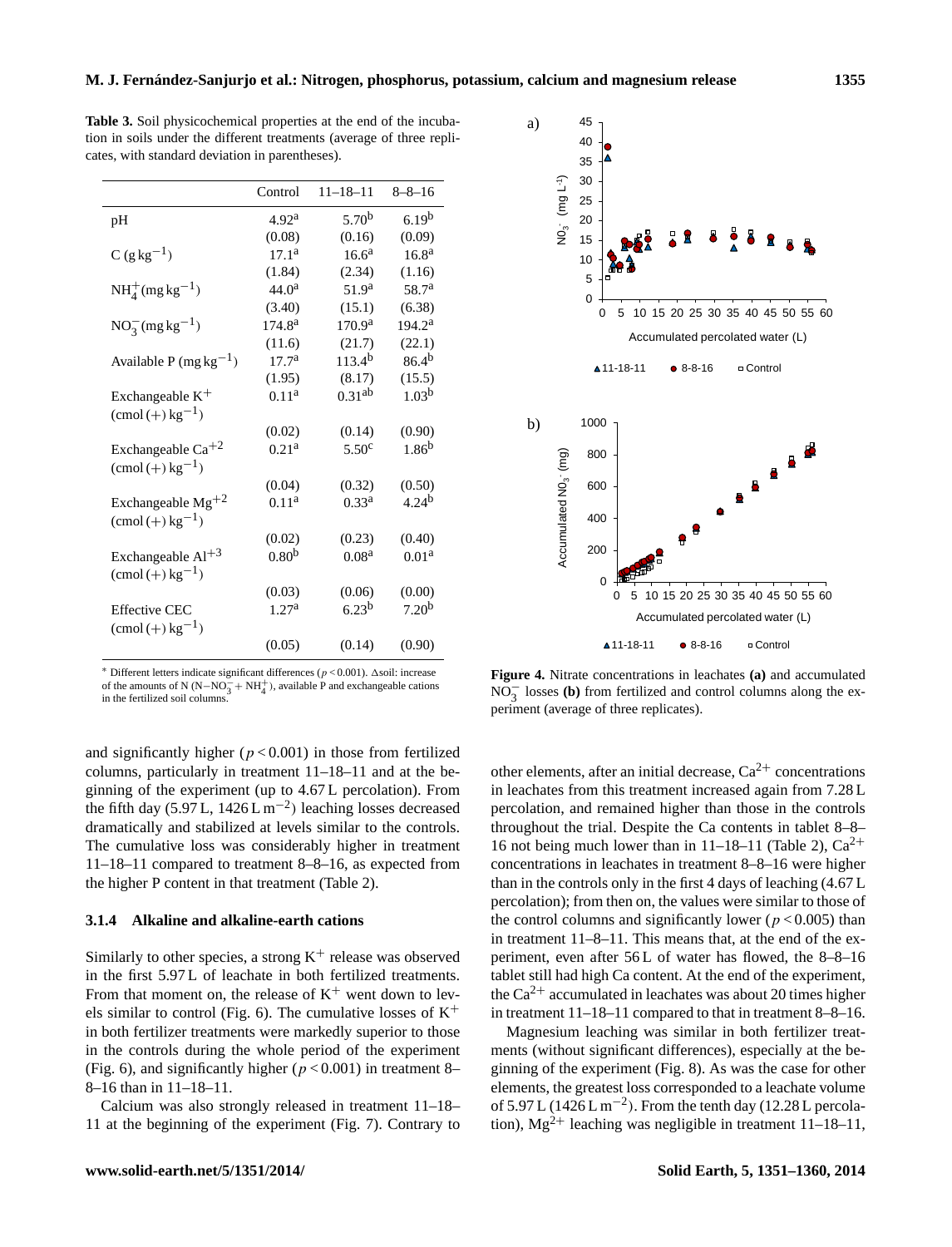



lated P losses **(b)** from fertilized and control columns along the ex-<br>lated P losses (b) from fertilized and control columns along the ex-<br>lated  $\frac{1}{2}$  and  $\frac{1}{2}$  and  $\frac{1}{2}$  and  $\frac{1}{2}$  and  $\frac{1}{2}$  and  $\frac{1$ periment (average of three replicates). The experiment (average of three replicates). **Figure 5.** Phosphorus concentrations in leachates **(a)** and accumu-

but continued until the end of the experiment in treatment 8– 8–16 (Fig. 8), in agreement with the greater  $Mg^{2+}$  content of this tablet (Table 2).

The differences between the two treatments regarding the amount and type of the elements that have been leached may be related to the quantity released by each treatment, as well as the different solubility of the compounds that form the tablets.

## **3.2 Change of soil parameters after percolation**

At the end of the experiment, pH value was slightly higher in control columns than that found in the initial soil, which could result from alkalizing reactions occurring in the reducing conditions prevailing. Meanwhile, pH value was clearly higher in fertilized columns (Table 3). In fertilized columns, cations released by fertilizers may replace acid exchange

Lated  $K^+$  losses (b) from fertilized and control columns along the experiment (average of three replicates). **Figure 6.** Potassium concentrations in leachates **(a)** and accumu-

vided by the fertilizers. The carbon concentration in soil deto be particularly remarkable in treatment 8–8–16, which is richer in  $K^+$  and  $Mg^{2+}$ ; also, leachates from this treatment, except for the initial period, had higher pH values than those from treatment 11–18–11 (Fig. 1). The initial acidification showed by the leachates could be in relation to the presence of acid cations that had been substituted by other cations procreased slightly after the experiment in all columns (Tables 2 and 3).

as the different solubility of the compounds that form the<br>
as the different solubility of the compounds that form the<br>
of acid cations that had been substituted by other cations pro-<br>
vided by the fertilizers. The carbon Ammonium concentrations in soil at the final stage were higher in the fertilized columns, particularly in treatment 8–8–16 (compared to control columns), but the differences were not significant. These results were comparable to ammonium concentrations in leachates. Apparently, treatment 8–8–16 released more ammonium than treatment 11–18– 11. With regard to nitrate, no significant differences were observed between columns. Nitrogen released by fertilizers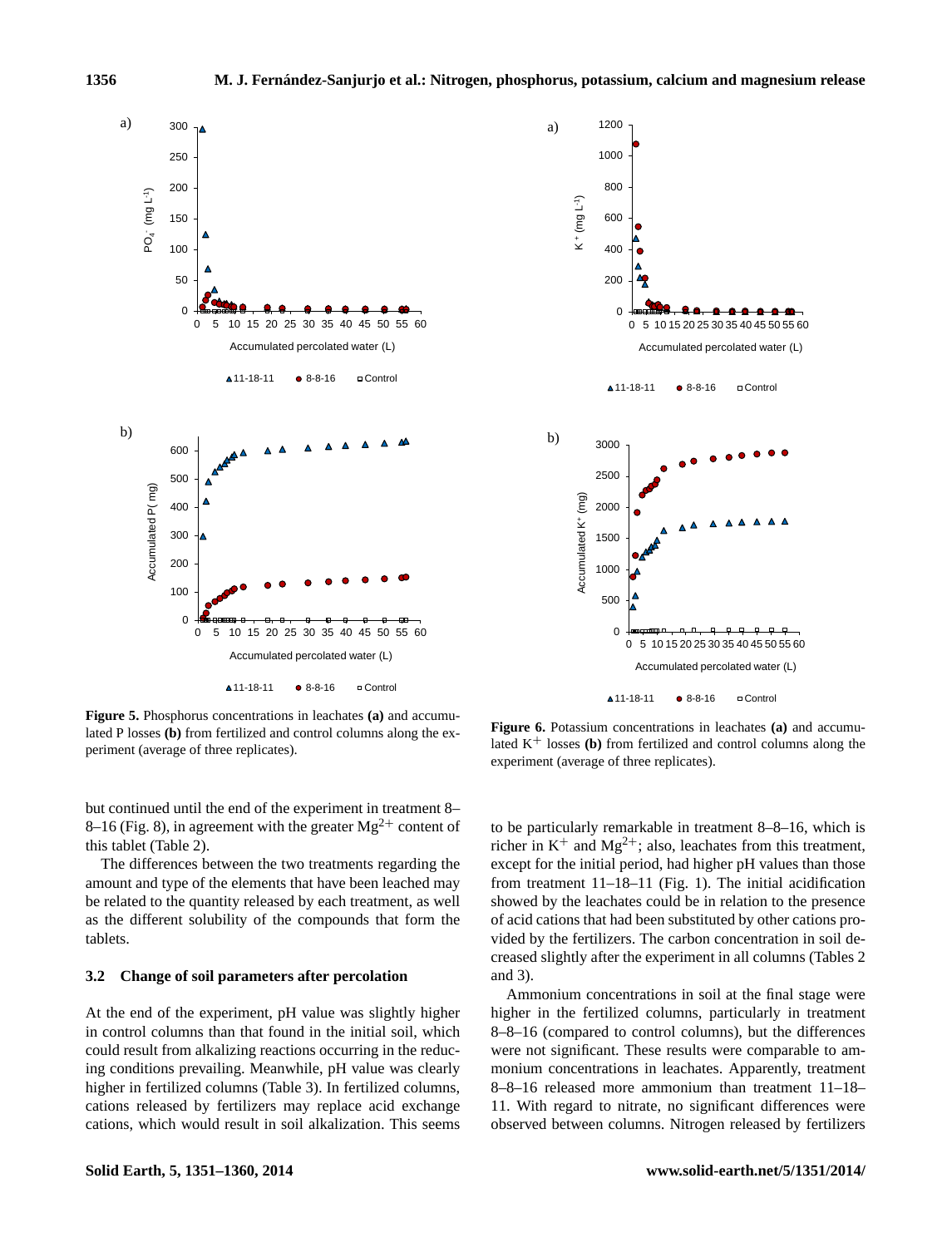

Figure 8. Magnesium concentrations in leachates (a) and accumulated Figure 8. Magnesium concentrations in leachates (a) and accumulated Figure 8. Magnesium concentrations in leachates (a) and control columns along the experiment (average of three replicates). experiment (average of three replicates). **Figure 7.** Calcium concentrations in leachates **(a)** and accumulated

may have been leached as ammonium, or, more likely, lost through de-nitrification processes, taking into account the reducing conditions prevailing during the experiment (Núñez-Delgado et al., 1997), or immobilized in microbial biomass.

Unlike nitrogen, final available phosphorus concentrations in fertilized soil columns were notably higher than in control columns, particularly in treatment 11–18–11, which provided more P (Table 2). These results are in agreement with the limited measured P leaching and may be related to the recognized low mobility of this element in soils, and particularly in acid soils (Gil-Sotres and Dieaz-Fierros, 1982; Garcia-Rodeja and Gil-Sotres, 1997).

As for the exchange cations, the concentrations of  $Ca^{2+}$ ,  $Mg^{2+}$  and K<sup>+</sup> increased in the fertilized columns (Table 3). Calcium was significantly higher in the fertilized columns than in the control columns, whereas the 11–18–11 treatment caused clearly higher values than that of the 8–8–16 treatment. Potassium and  $Mg^{2+}$  were higher in treatment 8– 8–16. The relative increases of  $Ca^{2+}$ ,  $Mg^{2+}$  and  $K^+$  in both fertilized treatments were in agreement with their respective contributions (more  $K^+$  and  $Mg^{2+}$  in 8–8–16, more  $Ca^{2+}$ in 11–18–11). After a water flow equivalent to 13 years of trol columns, particularly in treatment 11–18–11, which pro-<br>
to the 10. In fertilized columns, the soil eCEC at the final<br>
vided more P (Table 2). These results are in agreement with<br>
stage had significantly increased (T



Figure 8. Magnesium concentrations in retenutive  $\alpha$ , and accumulated Mg<sup>+2</sup> losses (**b**) from fertilized and control columns along the experiment (average of three replicates). **Figure 8.**Magnesium concentrations in leachates **(a)** and accumu-

fertilized soils were significantly enriched in these exchangeable cations. The remarkable decline of  $Al^{3+}$  in both fertilized treatments, compared to the control columns, is related to the pH increase (Table 3) and the input of other cations with fertilizers.

with the low values corresponding to the initial soil (Ta-The eCEC was very low in control soils, in accordance ble 1). In fertilized columns, the soil eCEC at the final stage had significantly increased (Table 3), being moderately low (between 4 and  $9 \text{ cmol } (+) \text{ kg}^{-1}$ ), according to Buol et al. (1975). The increase of eCEC is related to the pH increase, given the variable-charge nature of the soils used in the experiment.

# **3.3 Nutrient balances during the experiment**

The percentages of elements released from the tablets were calculated from the nutrient amounts contained initially in the fertilizer tablets and the amounts remaining at the end of the experiment (Table 4). Similarly, the percentages of leaching losses were calculated by comparing the accumulated leaching losses with the total amount of elements released from the tablets. Table 4 also shows the differences between the amounts released and leached for each element.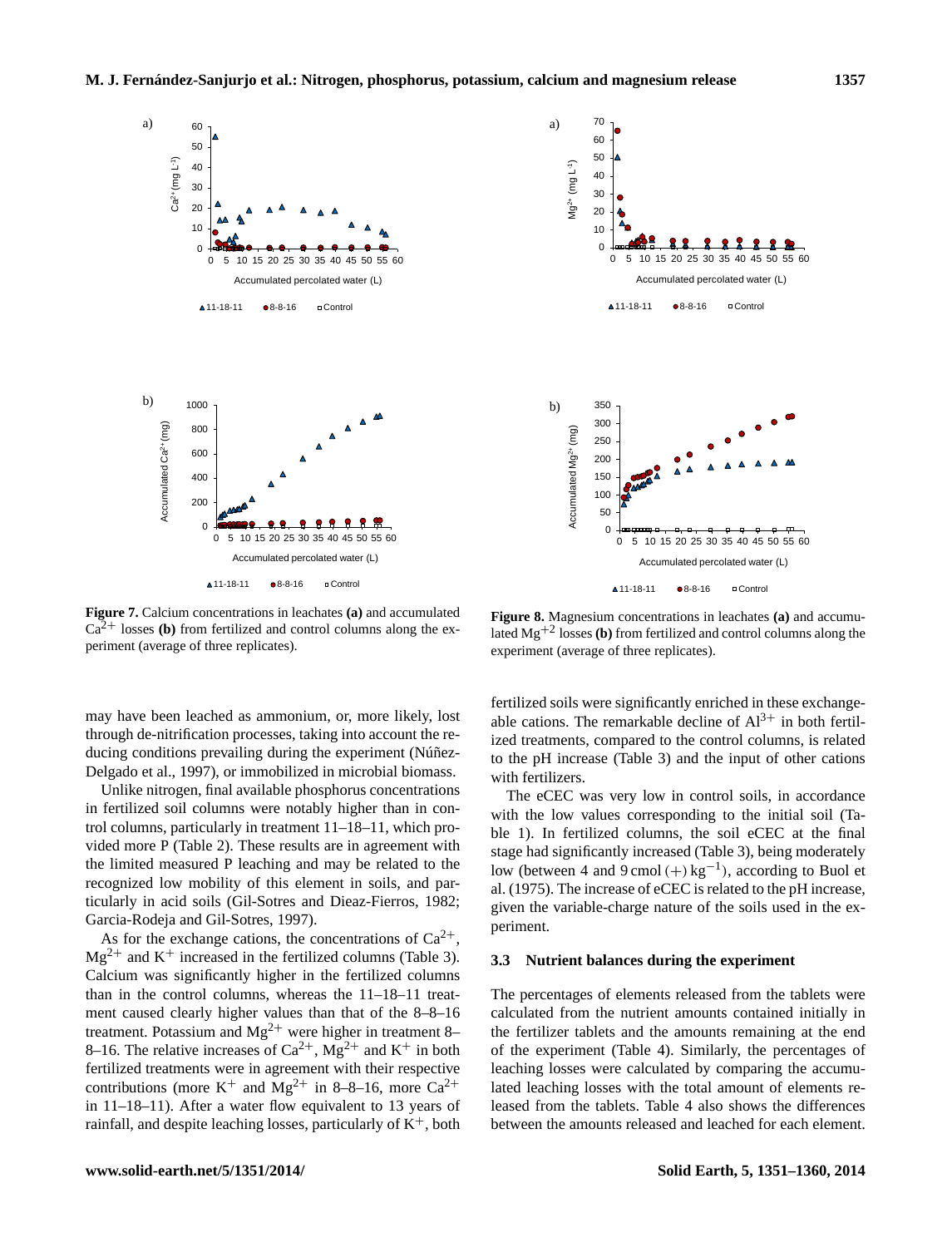**Table 4.** Quantity and percentages of elements released (R) and leached  $(L)$  from the tablets at the end of the experiment (average values of three replicates, with standard deviation in parentheses).

| Treatment      |               | N      | P      | $K^+$  | $Ca^{+2}$ | $Mg^{+2}$ |
|----------------|---------------|--------|--------|--------|-----------|-----------|
| $11 - 18 - 11$ |               |        |        |        |           |           |
| Released $(R)$ | g             | 5.28   | 2.18   | 2.46   | 1.15      | 0.24      |
|                |               | (0.20) | (0.18) | (0.12) | (0.40)    | (0.04)    |
|                | %             | 99.87  | 81.09  | 98.57  | 64.30     | 82.70     |
|                |               | (0.02) | (2.50) | (0.14) | (11.70)   | (1.54)    |
| Leached $(L)$  | g             | 0.40   | 0.92   | 1.76   | 0.90      | 0.19      |
|                |               | (0.01) | (0.09) | (0.16) | (0.10)    | (0.01)    |
|                | $\frac{0}{0}$ | 7.62   | 34.32  | 70.40  | 50.77     | 64.25     |
|                |               | (0.42) | (3.32) | (8.24) | (10.7)    | (3.03)    |
| $R - L$        | g             | 4.88   | 1.27   | 0.69   | 0.22      | 0.05      |
|                |               | (0.21) | (0.14) | (0.20) | (0.09)    | (0.01)    |
| Asoil          | g             | 0.01   | 0.09   | 0.07   | 0.95      | 0.02      |
|                |               | (0.00) | (0.02) | (0.01) | (0.11)    | (0.00)    |
| $8 - 8 - 16$   |               |        |        |        |           |           |
| Released $(R)$ | g             | 5.03   | 0.63   | 4.44   | 0.23      | 1.70      |
|                |               | (0.42) | (0.10) | (0.05) | (0.08)    | (0.13)    |
|                | $\frac{0}{0}$ | 99.78  | 36.20  | 98.95  | 18.51     | 58.37     |
|                |               | (0.03) | (4.05) | (0.17) | (5.51)    | (2.72)    |
| Leached $(L)$  | g             | 0.45   | 0.30   | 2.80   | 0.05      | 0.31      |
|                |               | (0.02) | (0.04) | (0.09) | (0.01)    | (0.05)    |
|                | $\%$          | 8.86   | 17.25  | 63.80  | 4.09      | 10.80     |
|                |               | (0.39) | (1.52) | (2.63) | (0.71)    | (1.41)    |
| $R - L$        | g             | 4.58   | 0.33   | 1.57   | 0.18      | 1.37      |
|                |               | (0.41) | (0.05) | (0.10) | (0.08)    | (0.08)    |
| Asoil          | g             | 0.01   | 0.06   | 0.32   | 0.29      | 0.46      |
|                |               | (0.03) | (0.01) | (0.07) | (0.02)    | (0.05)    |

Leached: accumulated leaching loss referred to the initial amount in the tablet.

 $R - L$ : difference between the amount released from the tablet and the amount leached.  $\Delta$ soil: increase of the amount of N (N−NO<sub>3</sub>− + NH<sub>4</sub>+), available P and exchangeable cations in the fertilized soil columns

The results were compared with the increase in the amounts of N (ammonium and nitrate), available P and exchangeable cations, calculated as the difference between data from fertilized and control columns (Table 4). In general, the percentages of elements released at the end of the trial were very high, except for P,  $Ca^{2+}$  and  $Mg^{2+}$  from tablet 8–8–16. With regard to leaching, it was remarkable the extremely low percentage of N leached  $(< 9\%)$  (Table 4). When comparing the differences between released and leached N  $(R - L)$ with the increase experienced by the forms of available N in the columns ( $\Delta$ soil), it is evident that a very low proportion of the N released from tablets to soil was as ammonium and nitrate. The nitrogen released by the tablets may be retained by soil in different ways: immobilized in microbial biomass or fixed in the interlayers of certain 2:1 clay minerals (Micks et al., 2004; Nieder et al., 2011). Part of the nitrogen may be lost from soil, either by leaching or through de-nitrification processes. De-nitrification is expected to play an important role in the reducing conditions prevailing during the experiment. This process, as well as microbial immobilization of N and  $NH<sub>4</sub><sup>+</sup>$  retention in clays,

can help explain the results obtained. Also Paramasivam and Alva (1997) reported low recovery of the applied N in the leachate (from 5 to 28 %) in experiments with different ureabased controlled-release formulations (Meister, Osmocote, and Poly-S) added to soil columns, attributing it to the combination of loss of N through NH<sub>3</sub> volatilization, microbial assimilation of the applied N and de-nitrification processes. Phosphorus was leached at low rates (Table 4), as expected from its well-known low mobility and in agreement with the increases in soil available P. Differences between  $R - L$  and  $\Delta$ soil with regard to available P can be due to P retention in soil in non-available forms, as well as to P immobilization in bacteria along the experiment. By contrast,  $K^+$  leaching was relatively high (more than 60 % of the total present in the tablet). The  $K^+$  not leached can remain in the soil either as exchange cation or fixed by hydroxy-aluminum vermiculites that are very common in these granitic acidic soils, and due to that fixation a fraction of  $K^+$  can be as unchangeable, causing that  $\Delta$ soil is lower for K<sup>+</sup> than expected in view of R − L data. Núñez-Delgado et al. (1997) also reported a nearly total P retention in soil and low  $NH_4^+$  and K <sup>+</sup> leaching in column experiments carried out with Galician soils after the addition of cattle slurry. In another study also using laboratory columns and different CRF, but with a lower total water volume (21 L), Broschat and Moore (2007) obtained a P leaching between 47 and 80 %, lower than that of N and  $K^+$  (> 80 %). These percentages are clearly higher than those found in our study, probably because Broschat and Moore (2007) filled up their columns with washed sand, which had a much lower retention capacity for elements and compounds. Calcium and Mg<sup>2+</sup> leaching, similarly to  $Ca^{2+}$ and  $Mg^{2+}$  release, were relatively high in treatment 11–18– 11 and low in treatment 8–8–16 (Table 4). Contrary to what happened to  $NH_4^+$ ,  $K^+$  and P,  $Ca^{2+}$  and  $Mg^{2+}$  showed low retention on soils, which could explain the divergences between  $R - L$  and  $\Delta$ soil affecting both cations. Magnesium corresponding to the 11–18–11 treatment was the element showing the lowest discrepancies among all those studied, with an increase of 0.02 g for exchangeable  $Mg^{2+}$  and a contribution of 0.05 g from the tablet. In contrast to what happened to the other elements,  $\Delta$ soil was slightly higher than  $R - L$  for exchangeable Ca<sup>2+</sup>, which could be due to the conversion from un-available to exchangeable affecting some forms of Ca during the percolation experiment. This anomalous behavior is in accordance with the particular evolution of leached  $Ca^{2+}$  (Fig. 7), showing an initial decrease, then further losses of  $Ca^{2+}$  maintained till the end of the experiment.

# **4 Conclusions**

At the end of the trial, after the percolation of an amount of water equivalent to 13 years of rainfall in the area, releases from fertilizer tablets were more than 80 % for most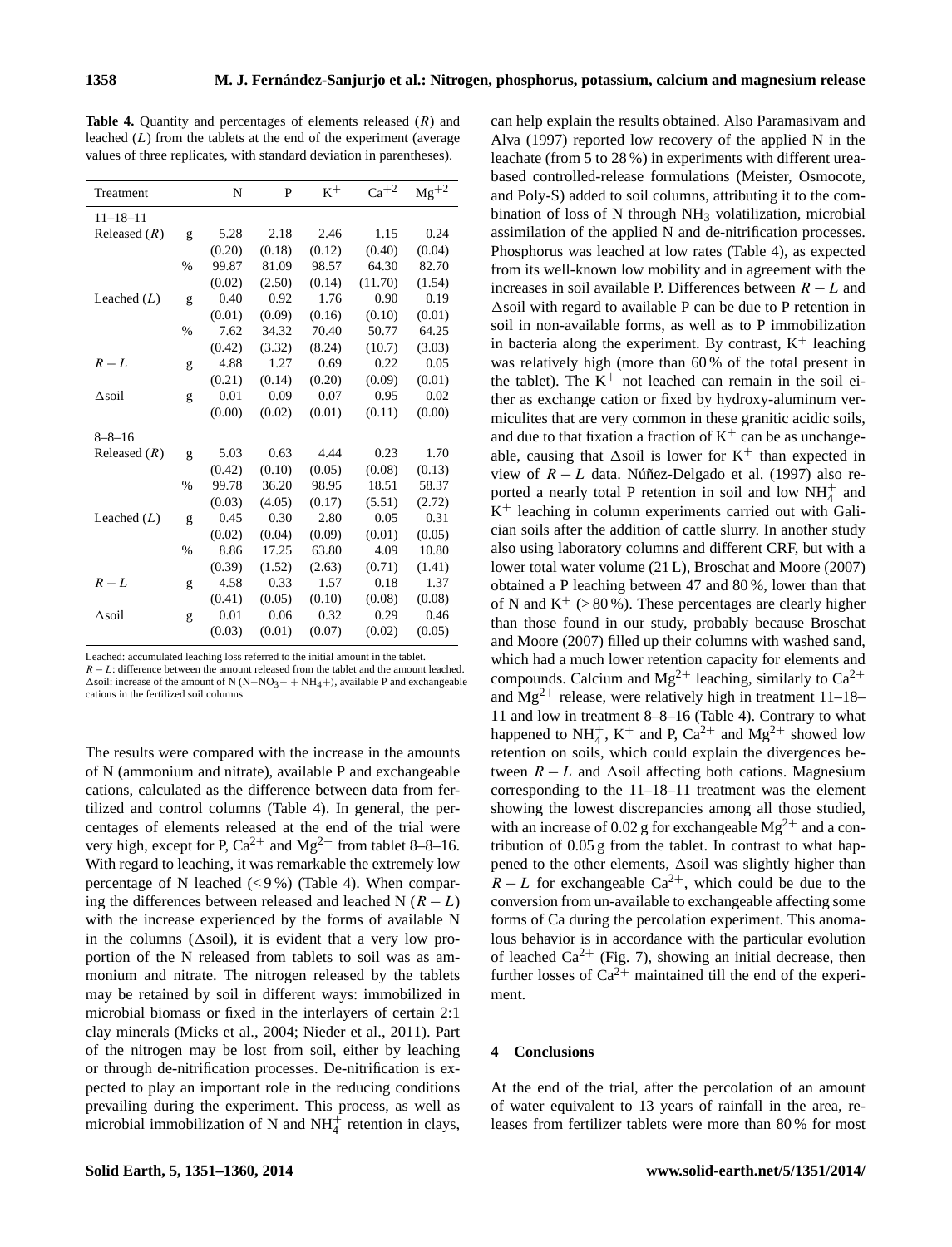elements. Under the conditions of this study,  $Ca^{2+}$  and  $Mg^{2+}$ were usually released at lower rates, especially in the treatment 8–8–16 (less than  $60\%$ ), while more than 99% of N was released from both tablets. Despite this, the amounts leached were generally low when compared with the total released. Most leaching occurred at the beginning of the experiment, within an interval of flow equivalent to 1.5 years of rainfall. From that moment on, an increase of pH and a sharp decrease of nutrient concentrations were observed in leachates. The overall results indicate that most of the elements contained in the fertilizers were leached in low percentage, referring to the total amounts present in the tablets, especially in the case of the 8–8–16 treatment. At the end of the percolating study, the concentrations of available  $Ca^{2+}$ ,  $Mg^{2+}$ , K<sup>+</sup> and P had increased significantly in the soils into the fertilized columns, along with pH and effective CEC, showing at the same time a decrease of exchangeable  $Al^{3+}$ . This means that, under the conditions of this study, the fertilizer treatments maintained their effects in these soils even after the passage of a water flow equivalent to 13-year rainfall. In these conditions, the formulation 8–8–16 underwent a lower overall nutrient loss that would be more suitable for crops having a nutrient demand sustained over time, also implying lower risks of water pollution, while the formulation 11–18–11 would be more suitable for crops with a strong initial demand.

*Acknowledgements.* The authors thank Fertiarbol S. L. for providing fertilizer tablets. We also thank the work of the editors and anonymous reviewers that greatly improved the initial manuscript.

Edited by: P. Pereira

#### **References**

- Alva, A. K.: Sustainable nutrient management in sandy soils Fate and transport of nutrients from animal manure versus inorganic sources, J. Sustain. Agr., 28, 139–155, 2006.
- Bará, S. and Morales, F.: Suministro lento de nutrientes con fertilizantes pastillados para uso forestal, Estudio lisimétrico de las pastillas y resultados de las experiencias de fertilización, Anales del Instituto Nacional de Investigaciones Agrarias, Serie Recursos Naturales, 3, 235–249, 1977.
- Bremner, J. M.: Inorganic forms of nitrogen, in: Methods of Soil Analyses, Part 2, Chemical and Microbiological Soil Properties, edited by: Black, C. A., Evans, D. D. ; Ensminger, L. E., White, J. L., and Clark, F. E., American Society of Agronomy, Madison, Wisc. USA, Agronomy N, 9, 1179–1237, 1965.
- Broschat, T. K. and Moore, K. K.: Release Rates of Ammonium-Nitrogen, Nitrate-Nitrogen, Phosphorus, Potassium, Magnesium, Iron, and Manganese from Seven Controlled-Release Fertilizers, Commun. Soil Sci. Plan. 38, 843–850, 2007.
- Buol, S. W., Sánchez, P. Q., Cate, R. B., and Granger, M. A.: Soil fertility capability classification for fertility management, in: Soil Management in Tropical America, edited by: Bornemisza, E. and

Alvarado, A., North Carolina State Univ., Raleigh, NC, USA, 126–145, 1975.

- Chen, D., Suter, H. C., Islam, A., Edis, R., and Freney, J. R.: Prospects of improving efficiency of fertilizer nitrogen in Australian agriculture: a review of enhanced efficiency fertilizers, Aust. J. Soil Res. 46, 289–301, 2008.
- Cheng, W. G., Sudo, S., Tsuruta, H., Yagi, K., and Hartley, A.: Temporal and spatial variations in  $N<sub>2</sub>O$  emissions from a Chinese cabbage field as a function of type of fertilizer and application, Nutr. Cycl. Agroecosys. 74, 147–155, 2006.
- Entry, J. A. and Sojka, R. E.: Matrix based fertilizers reduce nitrogen and phosphorus leaching in three soils, J. Environ. Manage., 87, 364–372, 2008.
- García-Rodeja, I. and Gil-Sotres, F.: Prediction of parameters describing phosphorus-desorption kinetics in soils of Galicia (Northwest Spain), J. Environ. Qual. 26, 1363–1369, 1997.
- Gil-Sotres, F. and Diaz-Fierros, F.: Phosphorus in forest soils of Sierra del Barbanza (Galicia, Spain). 2: Phosphorus retention study, Agrochimica 26, 213–221, 1982.
- Hangs, R. D., Knight, J. D., and Van-Rees, K. C. J.: Nitrogen Accumulation by Conifer Seedlings and Competitor Species from 15Nitrogen-labeled Controlled-Release Fertilizer, Soil Sci. Soc. Am. J., 67, 300–308, 2003.
- Hyatt, C. R., Venterea, R. T., Rosen, C. J., Mcnearney, M., Wilson, M. L., and Dolan, M.S.: Polymer-Coated Urea Maintains Potato Yields and Reduces Nitrous Oxide Emissions in a Minnesota Loamy Sand, Soil Sci. Soc. Am. J., 74, 419–428, 2010.
- IUSS-WRB: World Reference Base for Soil Resources: World Soil Resources Reports, No. 103, FAO, Rome, Italy, 2007.
- Jingyan, J., Zhenghua, H., Wenjuan, S., and Yao, H.: Nitrous oxide emissions from Chinese cropland fertilized with a range of slowrelease nitrogen compounds, Agr. Ecosyst. Environ., 135, 216– 225, 2010.
- Jiménez-Gomez, S.: Fertilizantes de liberación lenta, Mundi-Prensa, Madrid, Spain, 1992.
- Khan, F. A., Naushin, F., Rehman, F., Masoodi, A., Irfan, M., Hashmi, F., and Ansari, A. A.: Eutrophication: Global Scenario and Local Threat to Dynamics of Aquatic Ecosystems, in: Eutrophication: Causes, Consequences and Control, edited by: Ansari, A. A. and Gill, S. S., Springer, Dordrecht, The Netherlands, 17–27, 2014.
- Keeney, D. R. and Nelson, D. W.: Nitrogen: inorganic forms, in: Methods of soil analysis, Part. 2, Chemical and Microbiological Properties 2nd edn, SSA, Madison, Wisconsin, USA, 643–698, 1982.
- Micks, P., Aber, J. D., Boone , R. D. and Davidson, E. A.: Shortterm soil respiration and nitrogen immobilization response to nitrogen applications in control and nitrogen-enriched temperate forests, For. Ecol. Manage., 196, 57–70, 2004.
- Nieder, R., Benbi, D. K., and Scherer, H. W.: Fixation and defixation of ammonium in soils: a review, Biol. Fertil. Soils, 47, 1–14, 2011.
- Núñez-Delgado, A., López-Periago, E., and Díaz-Fierros, F.: Breakthrough of inorganic ions present in cattle slurry: soil columns trials, Water Res., 31, 2892–2898, 1997.
- Núñez-Delgado, A., López-Periago, E., and Díaz-Fierros, F.: Pollution attenuation by soils receiving cattle slurry after passage of a slurry-like feed solution, Column experiments, Bioresource Technol., 84, 229–236, 2002.